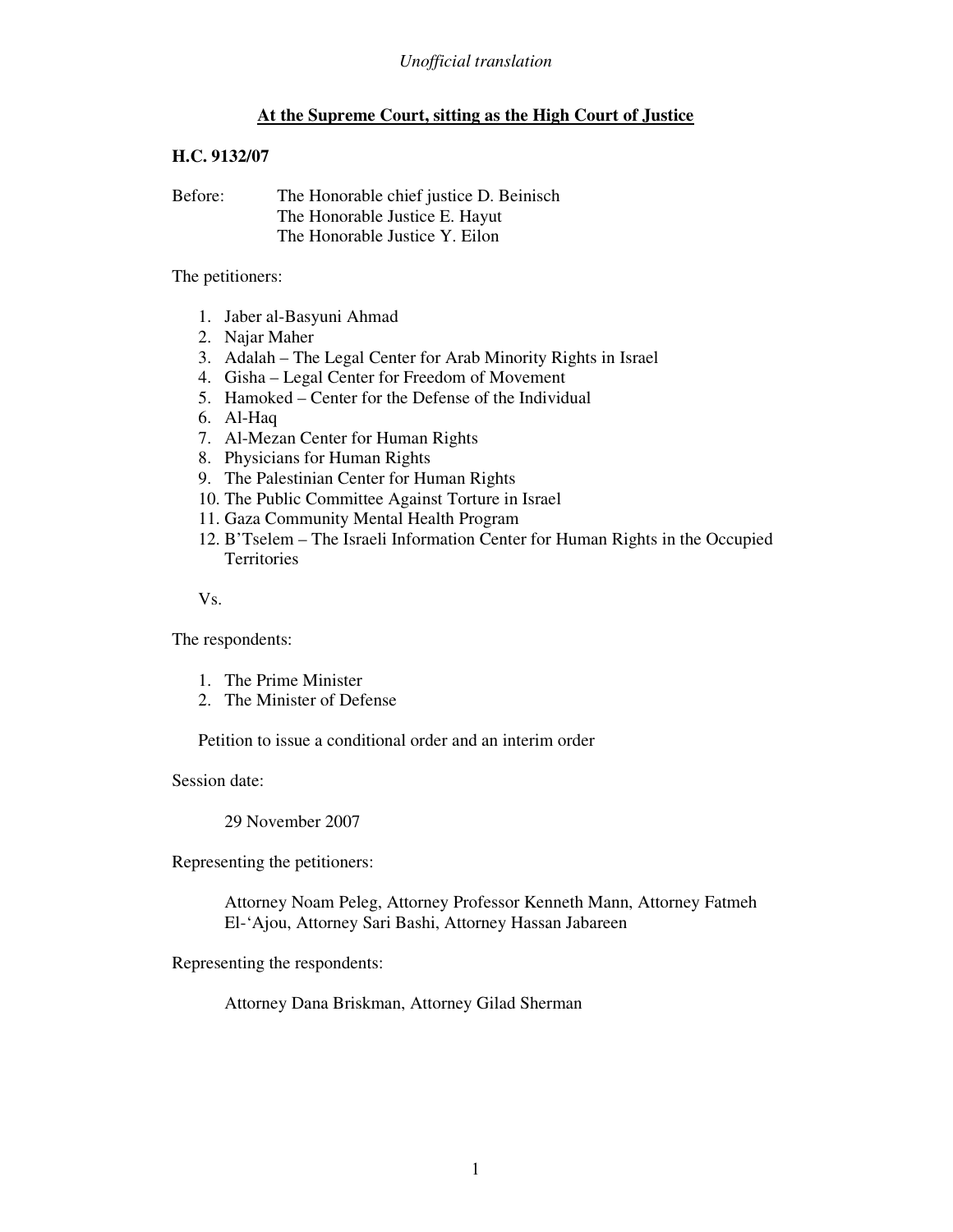## **Ruling**

### President D. Beinisch:

- 1. The petition before us is directed against the respondents' decision to impose various restrictions on the supply of electricity and fuel to the Gaza Strip. On 7 November 2007, we held an urgent hearing on the petition, and in light of the state's announcement that there is no final decision to implement the reduction of the supply of electricity to the Gaza Strip, we heard arguments only with regard to the reduction of the fuel supply. During the hearing the state announced that it recognizes that it must not block the supply of essential humanitarian needs to the Gaza Strip and would thus follow up and assure that the reduction would not reach the level of harming essential humanitarian needs. At the end of the hearing, we decided that the state would submit within seven days the basic data substantiating its assessment regarding the impact of the reduction in fuel supplies to the Gaza Strip and would detail the methods of follow-up and the data analysis it plans to conduct in order to protect the humanitarian needs in the Gaza Strip.
- 2. On 15 November 2007, the petitioners submitted an urgent request for an interim order in the petition and, on 23 November 2007, they requested an urgent hearing on the petition in light of the state's announcement that it would begin restricting the amounts of electricity supplied to the Gaza Strip on 2 December 2007. The petitioners emphasized that, according to their argument, there is no way to limit the restriction on electricity to Gaza without resulting in power outages in hospitals and interruptions in the pumping of clean water for the civilian population, and thus the implementation of this decision would lead to certain, severe and irrevocable damage to vital humanitarian systems in the Gaza Strip, in hospitals, to water and sewage systems and to the entire civilian population. In their supplementary arguments on 27 November 2007, the petitioners presented their contentions regarding the slated reduction in electricity to the Gaza Strip, and they claimed that already today, and ever since the bombing of the local power station by the Air Force in 2006, there is a shortage of electricity in the Gaza Strip, which requires the Electricity Distribution Company in Gaza, with no other choice, to initiate electrical outages for several hours a day. According to their argument, the frequent power outages already are impairing the operation of essential systems such as hospitals, because the infrastructure in the Gaza Strip does not enable a distinction to be made between the cutoff of essential systems and the cutoff of electricity to the civilian population. In addition, they emphasized that withholding electricity from the homes of residents of Gaza makes it impossible for them to receive clean drinking water in their homes.

The petition before us therefore touches upon two main issues: reducing the supply of fuel and reducing the supply of electricity. The state's main argument in the petition is that in light of the armed confrontation in which the Gaza Strip is controlled by a terrorist organization and from whose territory terrorist activity is carried out against Israel, and in light of its contention that it no longer occupies the Gaza Strip in belligerent occupation, it has no obligation to supply fuel or electricity to the Gaza Strip beyond what is required to provide for the essential humanitarian needs of the civilian population therein. In light of the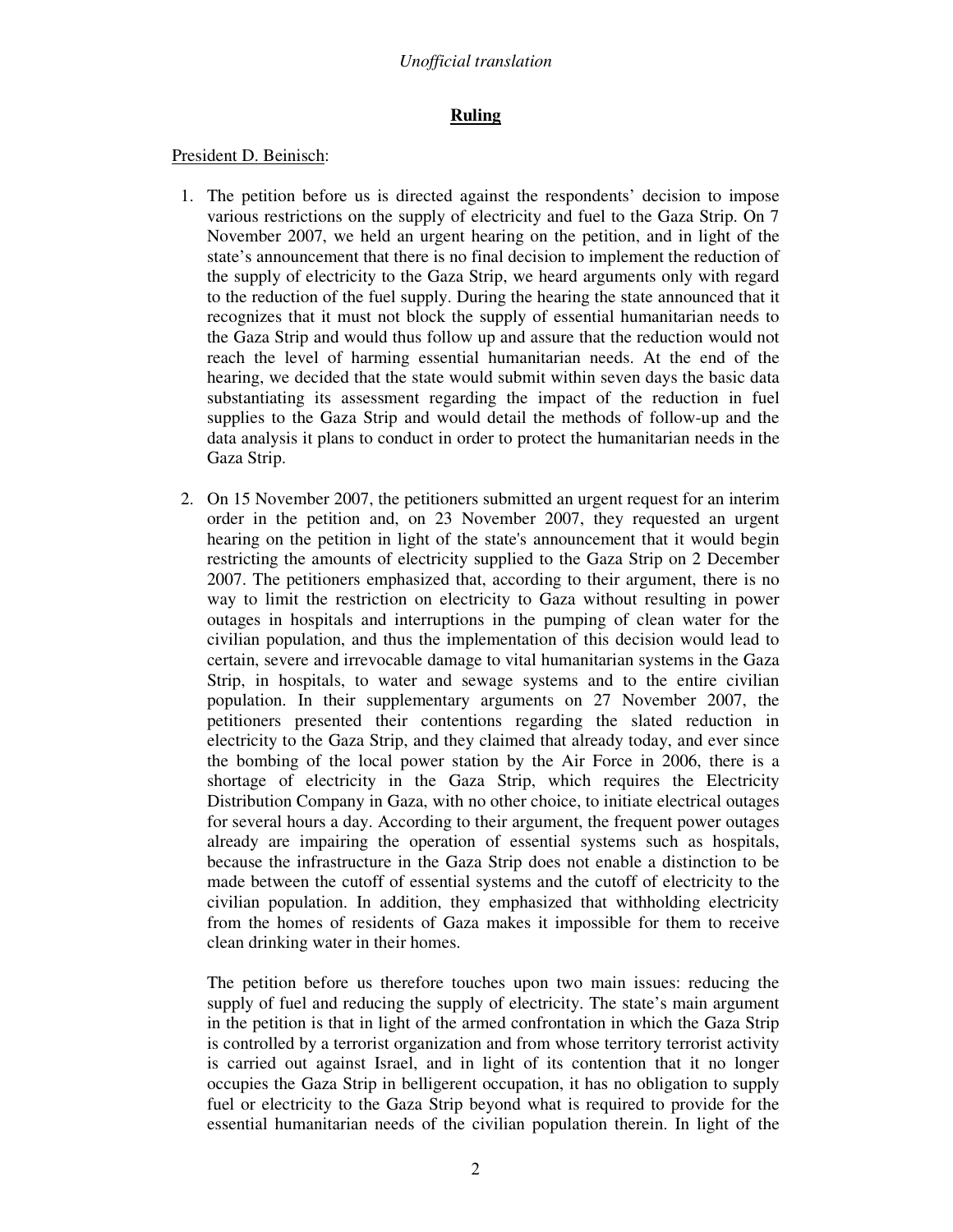conclusions we reached, as explained below, and in consideration of the state's declaration of its commitment to maintain the essential humanitarian needs in the Gaza Strip, we did not deem it necessary to address, at this stage, the fundamental legal questions the two sides have raised before us.

#### I. The Supply of Fuel

- 3. With regard to the first part of the petition, which addresses the reduction in fuel supplies to the Gaza Strip – fuel which the Palestinian Energy Authority buys from the Israeli company Dor-Alon – the petitioners argue, as noted above, that this cutback is harmful to the humanitarian situation in the Gaza Strip. This is because, in light of the frequent electricity outages in the Gaza Strip, the regular operation of the various systems is dependent on the supply of fuel for generators, and fuel is also needed for the regular operation of ambulances, public transportation, etc. According to the petitioners, the reduction in fuel supplies has harmed the functioning of water and sewage systems in the Gaza Strip, and the functioning of the main hospital in the Gaza Strip has also been impaired. On the other hand, the respondents claim that the reduction in the supply of fuel – gasoline and diesel – to the Gaza Strip currently stands at only 15%, a reduction that they argue, and according to the data they presented, does not harm the essential humanitarian needs required for the residents of the Gaza Strip. We were told that the existing needs for fuel use were taken into consideration in the data presented as the respondents' assessment of fuel consumption. According to the assessment, the volume of fuel supplied prior to the fuel reduction was larger than the essential humanitarian needs of the residents of the Strip, and the situation is the same today, even after a 15% reduction in the volume required and supplied previously.
- 4. Indeed, concerning fuel, as opposed to the supply of electricity, we were not convinced that it is impossible to distribute it according to priorities that take into consideration the humanitarian needs of the civilian population, as well as the operation of generators for running water pumps and electricity facilities in the area. The petitioners themselves confirmed that the distribution of fuel within Gaza is now being conducted by private suppliers to the highest bidder and without prioritization. In this matter, we do not accept the petitioners' argument that 'market forces' should be allowed to play their role in Gaza in regard to fuel consumption. Moreover, we do not accept the argument that there is no way to ensure that the supplied fuel would indeed be used to operate the facilities required for essential humanitarian needs. In these circumstances, if a controlled distribution of the supplied fuel is carried out in a way that gives suitable priority to the essential humanitarian needs of the civilian population, it seems that the amount supplied, even after the reduction that was decided upon, should be sufficient to provide for these needs.
- 5. The state's position is that some of the fuel transferred to the Gaza Strip is used, in reality, for various purposes by terrorist organizations. According to the state, given this situation, the reduction in the supply of fuel is likely, in the way it is implemented, to harm the infrastructure of terror and their ability to operate against the citizens of the State of Israel. According to this argument, the amount of fuel transferred should be enough to provide for all of the humanitarian purposes that require the use of fuel. In these circumstances, we believe that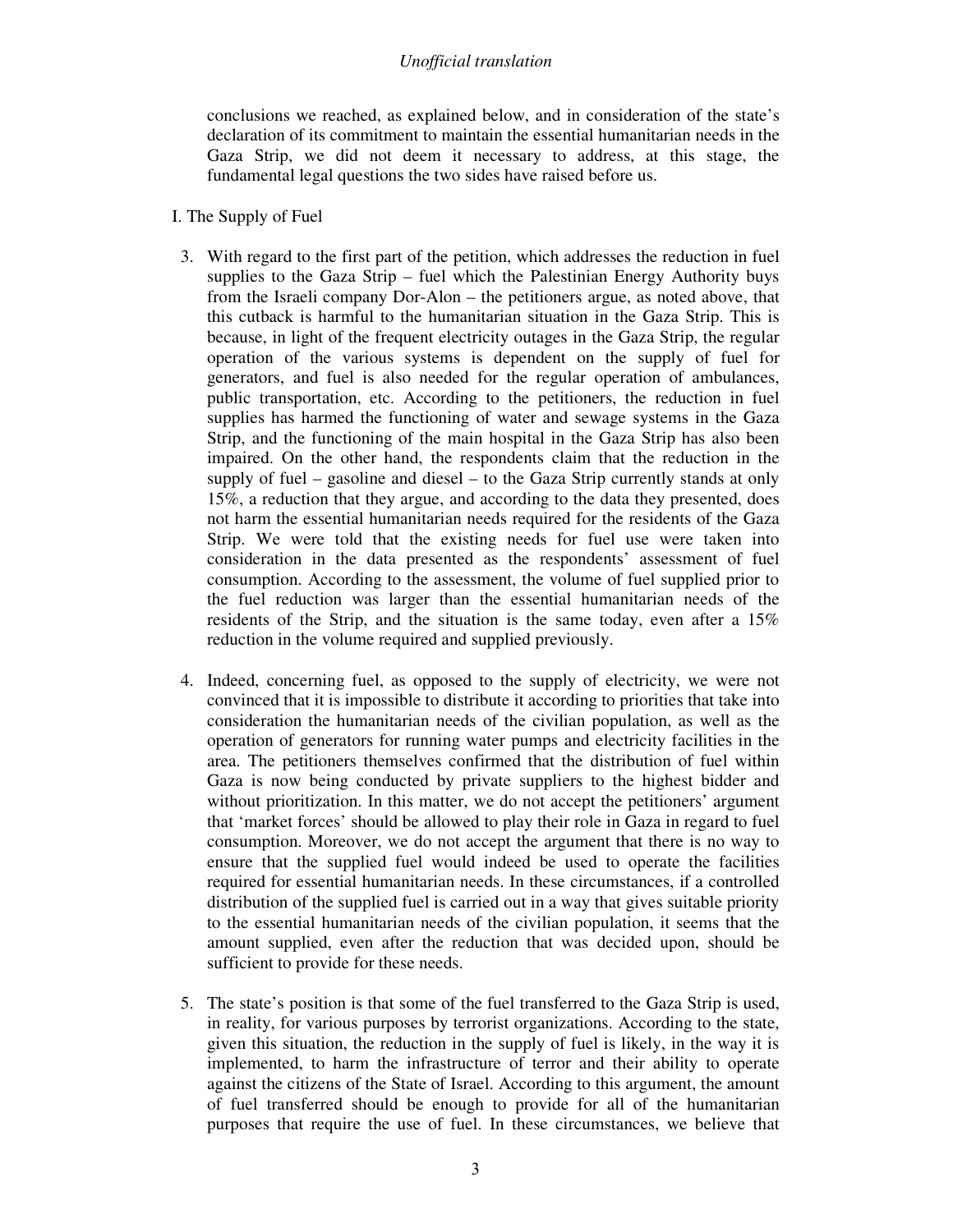there is no cause at this time to issue a conditional order and an interim order in regard to the cutback in fuel supply because, as noted, we were not persuaded that the respondents' decision to reduce the amount of fuel transferred to the Gaza Strip harms, at this stage, essential humanitarian needs in the Strip. This is also in consideration of the fact that the respondents have made a commitment since initiating the policy of reducing the supply of fuel to the Gaza Strip to monitor what transpires and to make sure that this cutback does not cause humanitarian damage to the residents of the Gaza Strip, as required under Israeli law and international law.

II. The Supply of Electricity

- 6. In response to the arguments of the petitioners in this matter, as described above, the respondents presented an updated statement in which they noted that after conducting additional work it was decided to reduce the supply of electricity in four of the ten power lines through which electricity is transmitted from Israel to the Gaza Strip. It was also decided that at this stage the reduction will not exceed 5% in any of the four lines, and will be carried out gradually in one line each week, with appropriate notification provided to the relevant Palestinian bodies. According to the respondents, this action will require the ruling authority in the Gaza Strip to manage loads and to reduce the actual consumption of electricity in the area to which the relevant line supplies electricity, and this is liable to prevent the supply of electricity for the purposes of terrorist activity, such as workshops for producing Qassam rockets, etc. In their view, if the authorities in Gaza correctly manage the consumption of electricity, the flow of electricity from Israel to the Gaza Strip should continue without interruption. On the other hand, if consumption exceeds the permitted level, the supply of electricity would stop automatically via load limiters installed on these four electric lines. The respondents emphasize that this cutback will not hurt essential humanitarian needs, which the state has no intention of harming.
- 7. In the hearing held on 29 November 2007, we heard supplementary arguments from each side and heard witnesses on behalf of the respondents – Colonel Shlomi Mukhtar, the head of the operations branch in the Coordinator of Government Operations in the Territories unit, and Mr. Idan Weinstock, director of the Electricity Administration in the Ministry of National Infrastructure. On behalf of the petitioners, we heard Petitioner 2, Mr. Maher Najar, deputy director of the Water Authority in the Coastal Towns Authority in Gaza. After hearing the arguments of both sides and their witnesses, and after reviewing the partial data provided to us, we deemed it appropriate to request additional data from the respondents in regard to the planned cutback in the supply of electricity, as follows:
	- A. First, we heard during the hearing from Col. Mukhtar that he had met in recent days with the deputy of the head of the Energy Authority in the Gaza Strip and other agents. According to him, they spoke with each other about the plan to cut back electricity to the Gaza Strip. The respondents are requested, if so, to submit to the court the information exchanged during this meeting or in other contacts, as well as the details provided about the humanitarian situation in the Gaza Strip and the implications of the cutback in electricity on its residents.